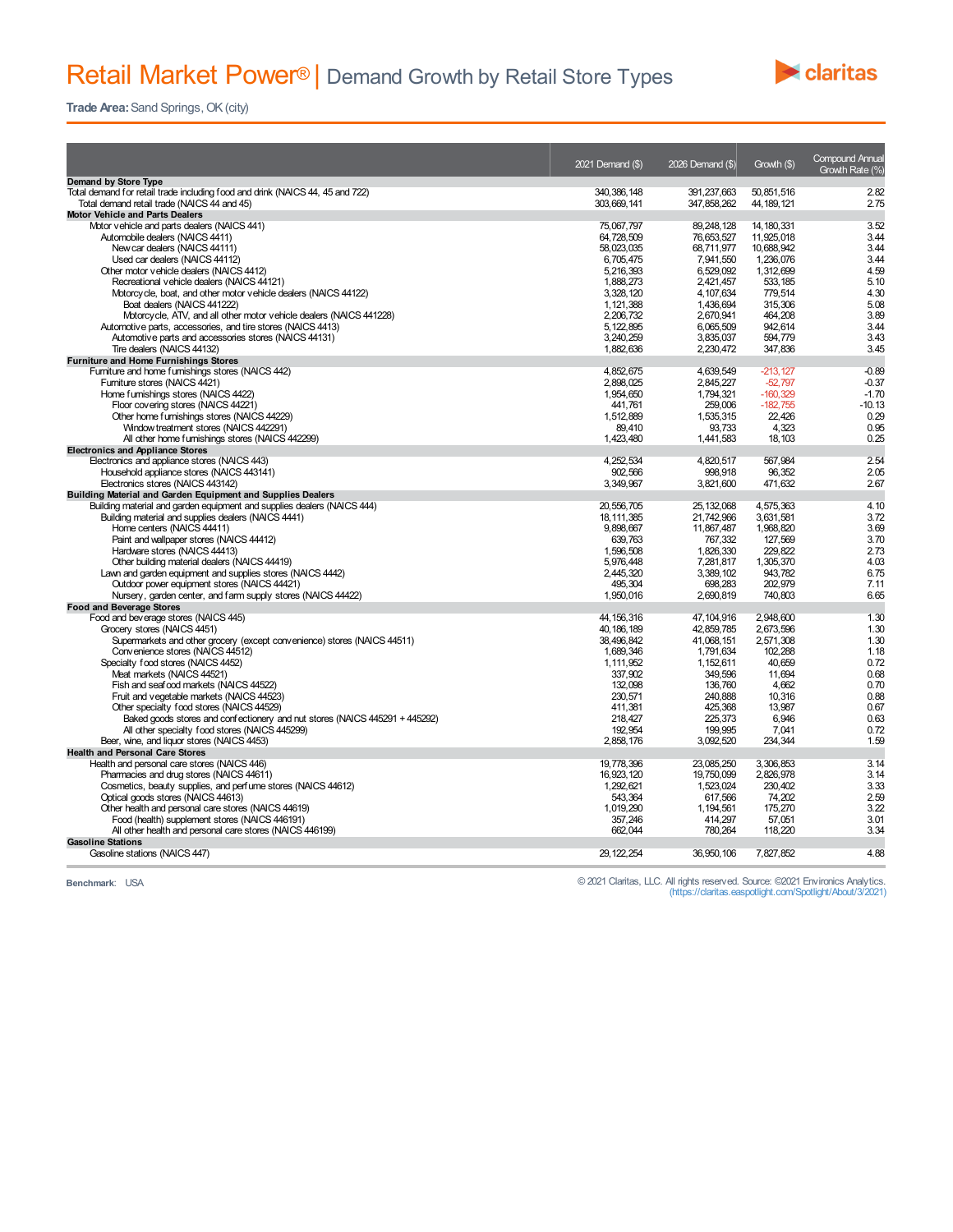## Retail Market Power® | Demand Growth by Retail Store Types



**Trade Area:** Sand Springs, OK (city)

|                                                                                                                  | 2021 Demand (\$)   | 2026 Demand (\$) | Growth (\$) | <b>Compound Annual</b><br>Growth Rate (%) |
|------------------------------------------------------------------------------------------------------------------|--------------------|------------------|-------------|-------------------------------------------|
| <b>Clothing and Clothing Accessories Stores</b>                                                                  |                    |                  |             |                                           |
| Clothing and clothing accessories stores (NAICS 448)                                                             | 10.529.235         | 10.791.973       | 262.738     | 0.49                                      |
| Clothing stores (NAICS 4481)                                                                                     | 7,453,822          | 7,556,934        | 103,112     | 0.28                                      |
| Men's clothing stores (NAICS 44811)                                                                              | 301.143            | 307.100          | 5.957       | 0.39                                      |
| Women's clothing stores (NAICS 44812)                                                                            | 1,466,947          | 1,476,970        | 10,023      | 0.14                                      |
| Children's and infants' clothing stores (NAICS 44813)                                                            | 237.557            | 239.241          | 1,684       | 0.14                                      |
| Family clothing stores (NAICS 44814)                                                                             | 4,547,065          | 4,623,945        | 76,880      | 0.34                                      |
| Clothing accessories stores (NAICS 44815)                                                                        | 296.811            | 303.146          | 6,335       | 0.42                                      |
| Other clothing stores (NAICS 44819)                                                                              | 604,298            | 606,532          | 2,233       | 0.07                                      |
| Shoe stores (NAICS 4482)                                                                                         | 1,713,486          | 1,787,838        | 74,351      | 0.85                                      |
| Jewelry, luggage, and leather goods stores (NAICS 4483)                                                          | 1.361.927          | 1.447.202        | 85.274      | 1.22                                      |
| Jewelry stores (NAICS 44831)                                                                                     | 1,204,021          | 1,286,054        | 82,032      | 1.33                                      |
| Luggage and leather goods stores (NAICS 44832)                                                                   | 157,906            | 161, 148         | 3.242       | 0.41                                      |
| Sporting Goods, Hobby, Musical Instrument, and Book Stores                                                       |                    |                  |             |                                           |
| Sporting goods, hobby, musical instrument, and book stores (NAICS 451)                                           | 3.535.210          | 4, 152, 831      | 617,621     | 3.27                                      |
| Sporting goods, hobby, and musical instrument stores (NAICS 4511)                                                | 3,211,894          | 3,813,719        | 601,825     | 3.50                                      |
| Sporting goods stores (NAICS 45111)                                                                              | 2, 110, 132        | 2,592,303        | 482.170     | 4.20                                      |
| Hobby, toy, and game stores (NAICS 45112)                                                                        | 681,505            | 734, 124         | 52,620      | 1.50                                      |
| Sewing, needlework, and piece goods stores (NAICS 45113)                                                         | 170,620            | 176,786          | 6,166       | 0.71                                      |
| Musical instrument and supplies stores (NAICS 45114)                                                             | 249.637            | 310,506          | 60.869      | 4.46                                      |
| Book stores and news dealers (NAICS 4512)                                                                        | 323,316            | 339, 112         | 15,796      | 0.96                                      |
| Book stores (NAICS 451211)                                                                                       | 304,330            | 318,951          | 14,621      | 0.94                                      |
| News dealers and newsstands (NAICS 451212)                                                                       | 18,986             | 20, 161          | 1,175       | 1.21                                      |
| <b>General Merchandise Stores</b>                                                                                |                    |                  |             |                                           |
| General merchandise stores (NAICS 452)                                                                           | 39,747,565         | 43,545,751       | 3,798,186   | 1.84                                      |
| Department stores (NAICS 4522)                                                                                   | 2,762,860          | 2,963,005        | 200, 145    | 1.41                                      |
| Other general merchandise stores (NAICS 4523)                                                                    | 36,984,705         | 40,582,746       | 3,598,041   | 1.87                                      |
| Warehouse clubs and supercenters (NAICS 452311)                                                                  | 33, 152, 771       | 36,454,231       | 3,301,460   | 1.92                                      |
| All other general merchandise stores (NAICS 452319)                                                              | 3,831,934          | 4,128,515        | 296,581     | 1.50                                      |
| <b>Miscellaneous Store Retailers</b>                                                                             |                    |                  |             |                                           |
| Mscellaneous store retailers (NAICS 453)                                                                         | 6,063,712          | 6,754,564        | 690,852     | 2.18                                      |
| Florists (NAICS 4531)                                                                                            | 272.182            | 381.797          | 109.614     | 7.00                                      |
|                                                                                                                  | 1,283,146          | 1.343.061        | 59.915      | 0.92                                      |
| Office supplies, stationery, and gift stores (NAICS 4532)<br>Office supplies and stationery stores (NAICS 45321) | 495,831            | 516.674          | 20,843      | 0.83                                      |
|                                                                                                                  |                    | 826,387          | 39.072      | 0.97                                      |
| Gift, novelty, and souvenir stores (NAICS 45322)<br>Used merchandise stores (NAICS 4533)                         | 787,315<br>855.745 | 922.264          | 66.518      | 1.51                                      |
| Other miscellaneous store retailers (NAICS 4539)                                                                 |                    |                  | 454.804     | 2.38                                      |
|                                                                                                                  | 3,652,638          | 4, 107, 443      |             | 3.89                                      |
| Pet and pet supplies stores (NAICS 45391)<br>Art dealers (NAICS 45392)                                           | 1.000.361          | 1.210.522        | 210.161     | 0.69                                      |
|                                                                                                                  | 521,188            | 539,284          | 18,097      |                                           |
| Manufactured (mobile) home dealers (NAICS 45393)                                                                 | 356.910            | 448.947          | 92.037      | 4.70                                      |
| All other miscellaneous store retailers (NAICS 45399)                                                            | 1,774,180          | 1.908.689        | 134.510     | 1.47                                      |
| Tobacco stores (NAICS 453991)                                                                                    | 631.620            | 669,679          | 38.059      | 1.18                                      |
| All other miscellaneous store retailers (except tobacco stores) (NAICS 453998)                                   | 1, 142, 560        | 1,239,010        | 96,451      | 1.63                                      |
| <b>Non-store Retailers</b>                                                                                       |                    |                  |             |                                           |
| Non-store retailers (NAICS 454)                                                                                  | 46.006.740         | 51.632.608       | 5.625.868   | 2.33                                      |
| Electronic shopping and mail-order houses (NAICS 4541)                                                           | 43, 195, 679       | 48,617,894       | 5,422,215   | 2.39                                      |
| Vending machine operators (NAICS 4542)                                                                           | 388.735            | 413.265          | 24.530      | 1.23                                      |
| Direct selling establishments (NAICS 4543)                                                                       | 2,422,327          | 2,601,450        | 179, 123    | 1.44                                      |
| Fuel dealers (NAICS 45431)                                                                                       | 1, 146, 794        | 1,213,660        | 66.866      | 1.14                                      |
| Other direct selling establishments (NAICS 45439)                                                                | 1,275,533          | 1,387,789        | 112,257     | 1.70                                      |
| <b>Food Services and Drinking Places</b>                                                                         |                    |                  |             |                                           |
| Food services and drinking places (NAICS 722)                                                                    | 36,717,007         | 43,379,401       | 6,662,394   | 3.39                                      |
| Special food services (NAICS 7223)                                                                               | 2.548.422          | 3,015,267        | 466.844     | 3.42                                      |
| Food service contractors (NAICS 72231)                                                                           | 2,005,820          | 2,371,744        | 365,924     | 3.41                                      |
| Caterers (NAICS 72232)                                                                                           | 490,004            | 581,451          | 91,447      | 3.48                                      |
| Mobile food services (NAICS 72233)                                                                               | 52,599             | 62,072           | 9,473       | 3.37                                      |
| Drinking places (alcoholic beverages) (NAICS 7224)                                                               | 1,114,272          | 1,257,818        | 143,546     | 2.45                                      |
| Restaurants and other eating places (NAICS 7225)                                                                 | 33,054,313         | 39, 106, 317     | 6.052.004   | 3.42                                      |
| Full-service restaurants (NAICS 722511)                                                                          | 15,923,796         | 18,761,375       | 2,837,579   | 3.33                                      |
| Limited-service restaurants (NAICS 722513)                                                                       | 14,531,448         | 17,266,590       | 2,735,142   | 3.51                                      |
| Cafeterias, grill buffets, and buffets (NAICS 722514)                                                            | 369,975            | 439,698          | 69,723      | 3.51                                      |
| Snack and non-alcoholic beverage bars (NAICS 722515)                                                             | 2,229,093          | 2,638,654        | 409,561     | 3.43                                      |
|                                                                                                                  |                    |                  |             |                                           |

**Benchmark:**USA © 2021 Claritas, LLC. All rights reserved. Source: ©2021 Environics Analytics. (https://claritas.easpotlight.com/Spotlight/About/3/2021)